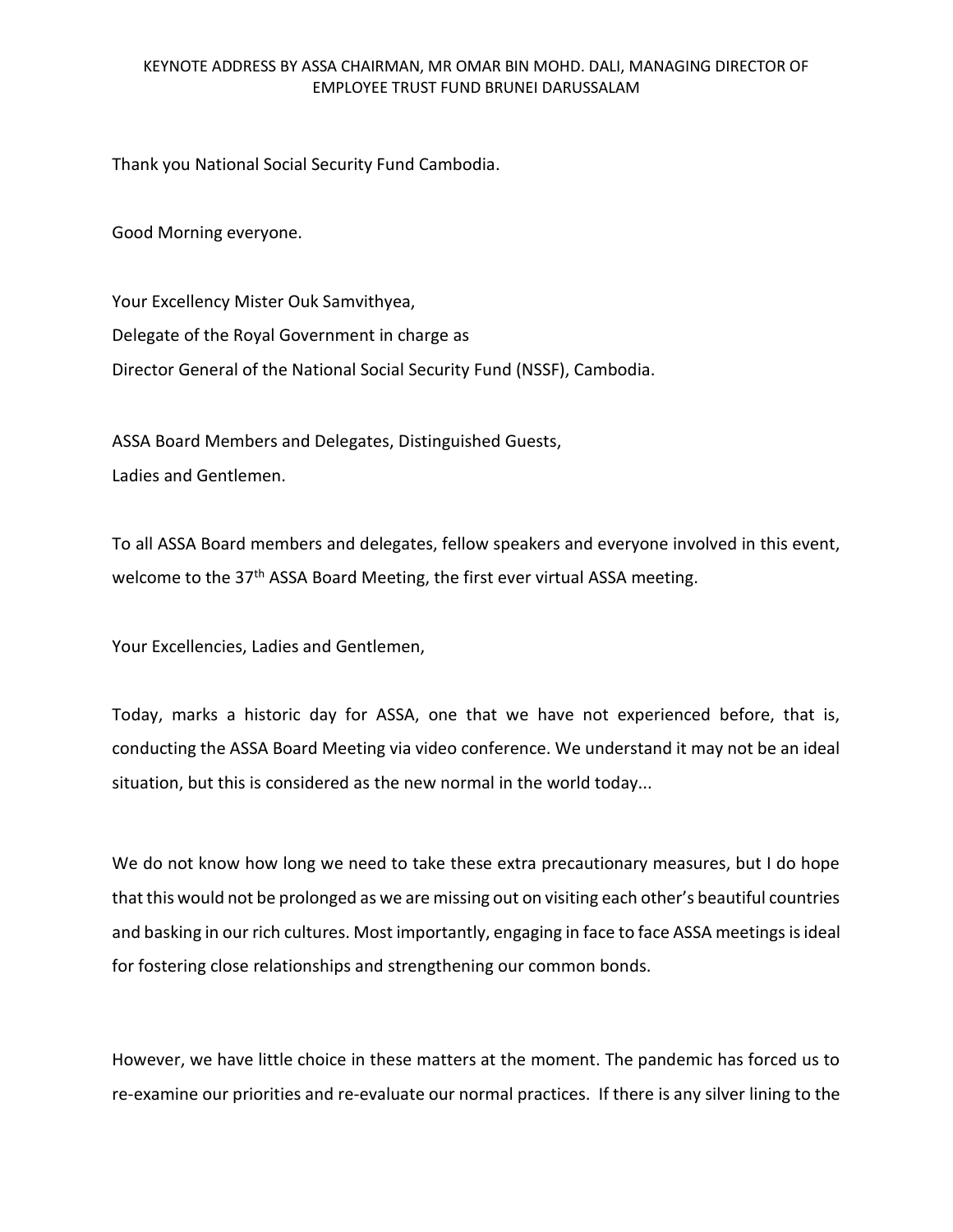## KEYNOTE ADDRESS BY ASSA CHAIRMAN, MR OMAR BIN MOHD. DALI, MANAGING DIRECTOR OF EMPLOYEE TRUST FUND BRUNEI DARUSSALAM

situation we are currently facing, I would say that the pandemic has even served as a catalyst for many of us to harness our creative skills and engage in innovative ideas. The challenging times we are currently facing has prompted many of us to be visionaries in forging a way through uncharted territory, thus enhancing our leadership skills.

Although this year's meeting has been shortened to a day, nonetheless, I am sure that the quality of today's event is not compromised. We have exciting topics prepared by our fellow ASSA members lined up for the Good Practices session on this year's ASSA theme which is '*Expanding Social Security Coverage'*.

We have to acknowledge that the informal economy contributes greatly to a country's growth, especially in developing countries with large informal economies. Thus, expanding social security protection, mainly to those in the informal sector, helps these countries to have a more stable and robust economy.

This, I hope, will give us an insightful look as to how far these organizations have come in order to expand their social security net, especially towards those individuals that have not been adequately covered.

For the plenary session today, we have guest speakers from the International Social Security Association (ISSA), Mister Jens Schremmer who will be speaking on "Social Security Coverage and Covid-19: What Long-Term Impact?". And we also have Mister Nuno Meira Simoes Da Cunha, Senior Specialist Social Protection of International Labor Organization (ILO) who will be sharing on "How to Extend Social Protection to Workers in Informal Employment in the ASEAN Region". We would like to thank the guest speakers for taking the time to share useful insights.

I hope that both the Good Practice and Plenary sessions today will be insightful for us in our relentless efforts to learn and prepare our organizations in facing the challenges of the future.